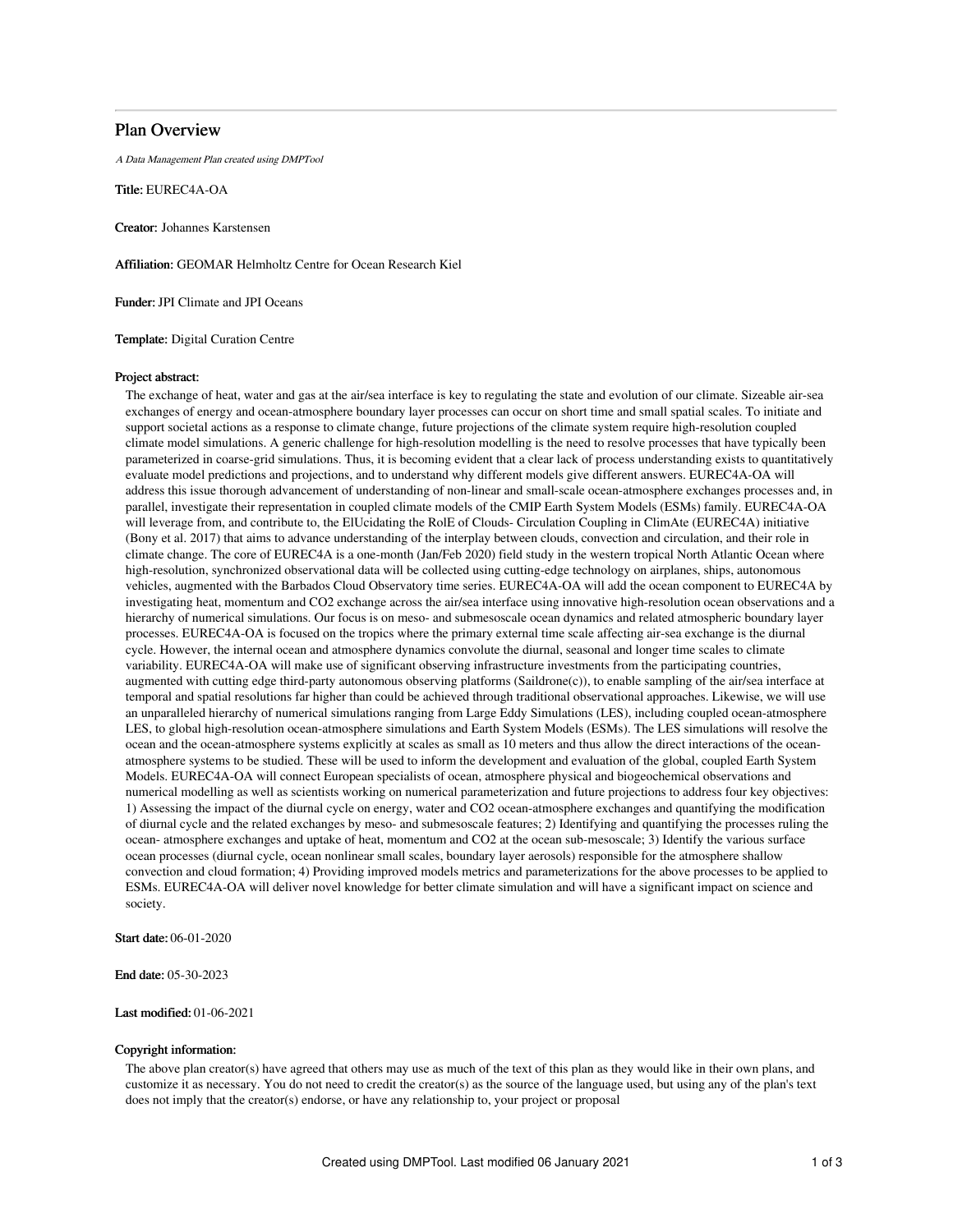# EUREC4A-OA

# Data Collection

#### What data will you collect or create?

Observational and modelling data will be collected or created in the project.

#### How will the data be collected or created?

The observational data collection has been outlined in Stevens et al. (to be submitted).

### Documentation and Metadata

#### What documentation and metadata will accompany the data?

Examples of well-established formats and protocols that may be used during EUREC4A-OA are OGC (Open Geospatial Consortium), CF (Climate Format), WMO-TD No 1186, OASIS etc.

1) OGC: Standards that are made through a consensus process and are freely available for anyone to use to improve sharing of the world's geospatial data. They are used in a wide variety of domains including Environment, Defense, Health, Agriculture, Meteorology, Sustainable Development and many more.

2) CF: Originally framed as a standard for data written in netCDF format, with model-generated climate forecast data particularly in mind. However, it is equally applicable to observational datasets, and can be used to describe other formats. It is a standard for "use metadata" that aims both to distinguish quantities (such as physical description, units, and prior processing) and to locate the data in space–time

3) WMO-TD No 1186: Document provides a series of guidelines on climate metadata and homogenization

4) OASIS: OASIS promotes industry consensus and produces worldwide standards for security, Internet of Things, cloud computing, energy, content technologies, emergency management, and other areas. OASIS open standards offer the potential to lower cost, stimulate innovation, grow global markets, and protect the right of free choice of technology

# Ethics and Legal Compliance

#### How will you manage any ethical issues?

Data preservation and sharing has been defined in the EUREC4A-OA data policy

#### How will you manage copyright and Intellectual Property Rights (IP/IPR) issues?

EU JPI-Climate initiative1, adopted the so-called "transparency principle", committing itself with the growing demand on more openness in many aspects of public life (politics, economics, culture, and also science and research). The Guidelines on Open Knowledge [3] contribute to increase climate (change) research activities' societal impact and credibility by making them more transparent. They establish a set of recommendations to boost a more effective climate knowledge management policy in terms of openness (and particularly accessibility). These recommendations are thought for the JPI community in its widest sense.

- In summary these are: 1) Internal accessibility.
- 2) Open licensing, based on the use of the Creative Commons (CC) "public domain" license (CC0) Open formats.
- 3) Open Access publishing.
- 
- 4) Open Data.
- 5) Publishing costs

# Storage and Backup

#### How will the data be stored and backed up during the research?

Question not answered.

How will you manage access and security?

Question not answered.

#### Selection and Preservation

#### Which data are of long-term value and should be retained, shared, and/or preserved?

Question not answered.

What is the long-term preservation plan for the dataset?